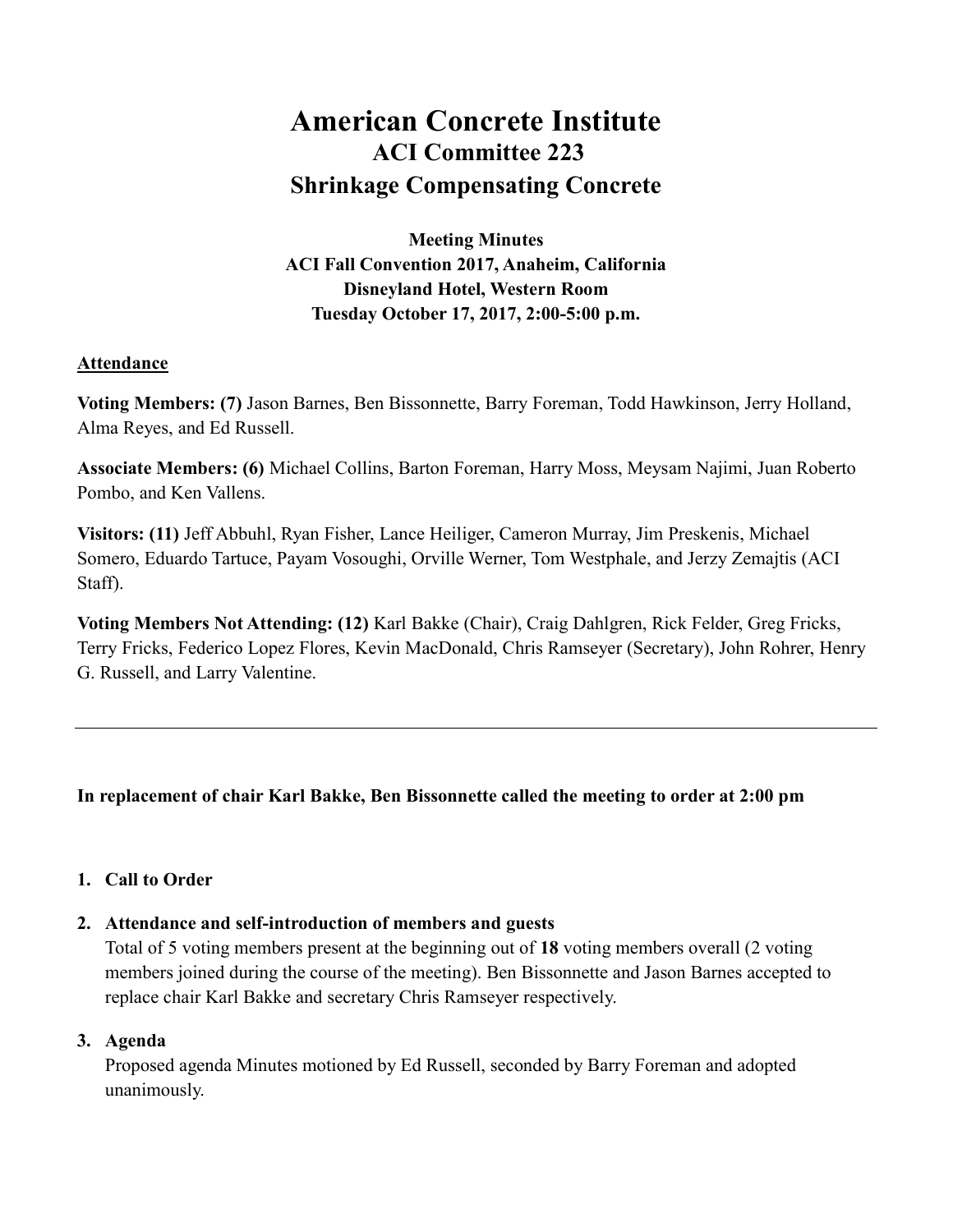## 4. Approval of the Minutes of Meeting Minutes from Detroit Spring meeting 2017

The meeting minutes from the Detroit meeting held on March 28, 2017 were reviewed. Minutes as presented motioned by Barry Foreman, seconded by Ed Russell, and adopted unanimously.

## 5. Membership Review

Item not addressed.

**6. Presentation**: Robert Pombo made a presentation entitled « Shrinkage-Compensating Concrete in Seismic Concrete Structures - Cordillera, Argentina. » The presentation drew significant interest, discussions and questions.

# 7. Ballot Resolution

The document entitled Shrinkage Compensating Concrete Construction Optional Checklist (addition to the Guide) was balloted from September 15 to October 15, 2017. The ballot drew negatives from two members, Federico Lopez Flores and Chris Ramseyer, although it meets both the 1/2 and 2/3 rules. The ballot would thus pass, pending resolution of these negatives. They were addressed, but since the members who cast negatives could not attend the Convention and quorum was reached very late in the meeting (quorum required 7 voting members to attend), mostly recommendations could be made. Where resolution could not be found, issues would be resolved subsequently through letter balloting.

Besides, some of the comments provided by Henry Russell and Ben Bissonnette led to recommendations for more significant changes, which are described hereafter.

## a. Negatives from Federico Lopez Flores

i. Add to the title "Optional Requirements Checklist"

#### Consensus recommendation

Comment initially found non-persuasive (p/Ed Russell; s/Alma Reyes; all in favor, no quorum), as the wording appeared strange (optional vs. requirement) to the members present. However, it was brought up that it is common terminology for ACI checklists. To be addressed by the primary author (Karl Bakke).

ii. Page 1, line 3 should say "Foreword" (\*note: editorial comment)

# Consensus recommendation Editorial change proposed: "FOREWORD TO CHECKLIST."

iii. Page 2, line 36 reword 2.1 for example " $(...)$  on reports, given that the subgrade might have been disturbed." (\*note: editorial comment)

Consensus recommendation Editorial change proposed: " $(...)$  as the subgrade may have been  $(...)$ ."

iv. Page 4, line 12 add "… five years experience each with…"

Consensus recommendation

Emphasis to be put instead on the foreman's experience and on finisher's training.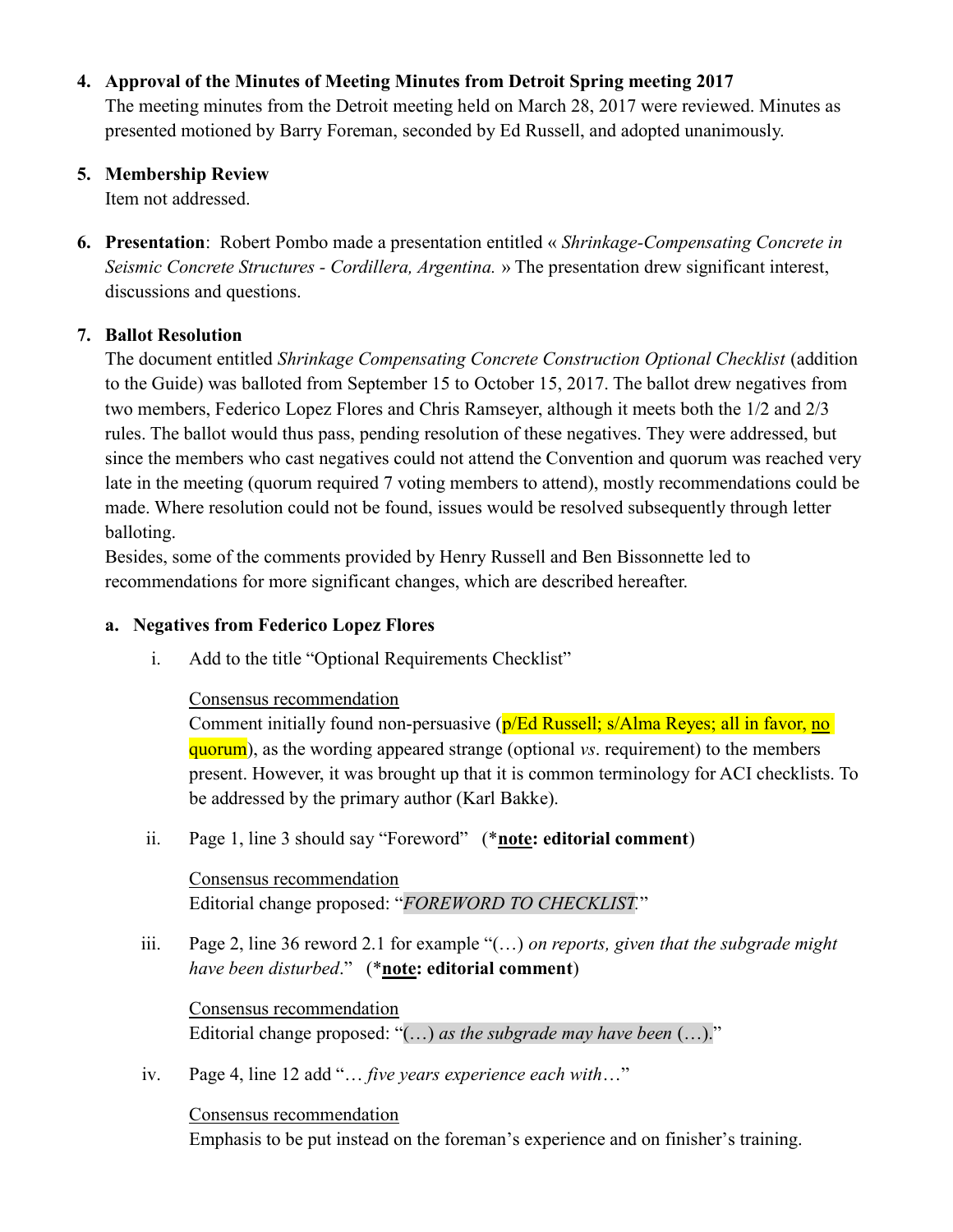Proposed revision: "Provide a foreman with at least five years experience with shrinkagecompensating concrete, or provide a qualified consultant with at least one finisher with ACI flatwork certification (or equivalent)." (p/Ed Russell; s/Jason Barnes; all in favor, quorum reached)

v. Page 4, line 21 (Finishing Table) Wordsmith text, especially Weather Impact and Tools and Equipment sections.

Consensus recommendation

Proposed revision:

"Weather impact

Like concrete with micro-silica, shrinkage-compensating concrete is especially sensitive to plastic shrinkage cracking. When placements of shrinkage-compensating concrete are anticipated in hot and/or dry and/or windy environments, consider enclosing the work area building, placing at night or early morning. It may be additionally necessary to spray a fog of moisture above the surface of the slab or other type of element being cast. The use of monomolecular films  $t$  used as evaporation retardants is are recommended to beused to minimize evaporation. Apply between finishing operations."

Tools & Equipment

Having the right tools and equipment available for placement is important. Refer to ACI 302.1R-04, Chapter 8, Section 8.2, "Tools for spreading, consolidating, and finishing" for a comprehensive list of tools and equipment.

CAUTION: Equipment can and will break down. It is imperative that the equipment on a project be in good working order and that replacement equipment be available, should equipment failure occur."

(p/Ed Russell; s/Alma Reyes; all in favor, no quorum)

vi. Page 5 line 14, "(...) daily, in compliance with  $(...)$ " (\*note: editorial comment)

Consensus recommendation Editorial change proposed: "9.3 Evaluate expansion daily, in accord compliance with ASTM C878 or similar."

#### b. Negatives from Chris Ramseyer

i. Section F4. States "The Optional Requirements Checklist identifies Sections, Parts and Articles of the Guide Specification 223-17 and the actions available to the User." As far as I can tell this is totally incorrect. I could not find a single identified Section, Part or Article of the guide specification 223-17.

#### Consensus recommendation

There are actually a few of them that are identified, but very little. It needs to be revised (either the text in section F4 or the identification of these sections, parts and articles in the checklist. To be revised (p/Alma Reyes; s/Ed Russell; all in favor, no quorum).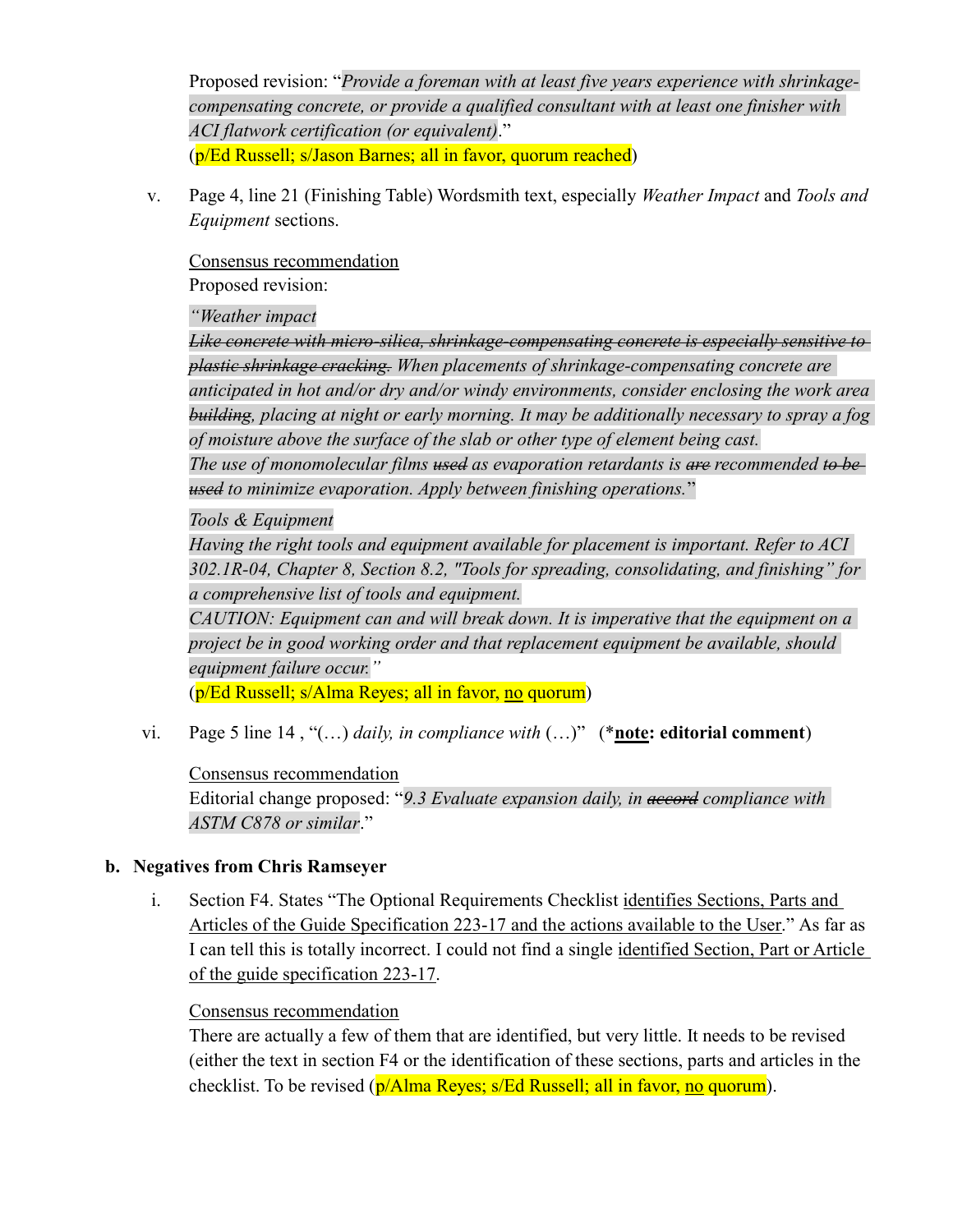ii. 6.0 Concrete Slab Placement: This is not always the construction type. This document seems to ignore any other type of construction other than slab on ground. If this section remains I suggest changing this sections title and content to include other types of construction, or change the title to indicate to the reader that this is only appropriate if casting slab on grade.

#### Consensus recommendation

Change to be made (p/Alma Reyes; s/Ed Russell; all in favor, no quorum), to be addressed by the primary author (Karl Bakke).

iii. Section 7.4 table, in the upper right cell states:

"Be aware that shrinkage-compensating-concrete set times vary significantly by type. Most ettringite Type K, M, and S concrete set times are accelerated. All others are even faster. Hot weather accelerates them even more. Provide adequate numbers of laborers and cement finishers to keep up with the setting characteristics of the shrinkage compensating material employed." I disagree strongly to the use of "Most ettringite Type K, M, and S concrete set times are accelerated. All others are even faster", it is uncalled for. This topic is discussed more appropriately within the specification. I believe these lines should be removed from this table.

#### Consensus recommendation

Motion to revise the whole paragraph relating to hydration acceleration ( $p/Ed$  Russell; s/Jason Barnes; all in favor, no quorum). To be addressed by the primary author (K. Bakke).

Suggestions made by B. Bissonnette (after the meeting) in the revised document: " $Be$ aware that shrinkage-compensating-concrete set times can vary significantly, depending on the type of expansive system. Most ettringite Type K, M, and S concrete set times are accelerated. Some other systems may set even faster. Hot weather accelerates them even more. Provide adequate numbers of laborers and cement finishers to keep up with the setting characteristics of the shrinkage-compensating material employed."

iv. Section 7.4 table, in the second cell down on the right side states:

"Like concrete with micro-silica, shrinkage compensating concrete is especially sensitive to plastic shrinkage cracking." Once again I believe this is inappropriate. I believe this sentence should be removed.

Consensus recommendation Motion to remove the sentence (p/Ed Russell; s/Alma Reyes; all in favor, no quorum).

#### c. Comments from Henry Russell and Ben Bissonnette

i. Page 1, line 9

ACI 223-17 cannot be referenced in a specification because it is not in mandatory language.

#### Consensus recommendation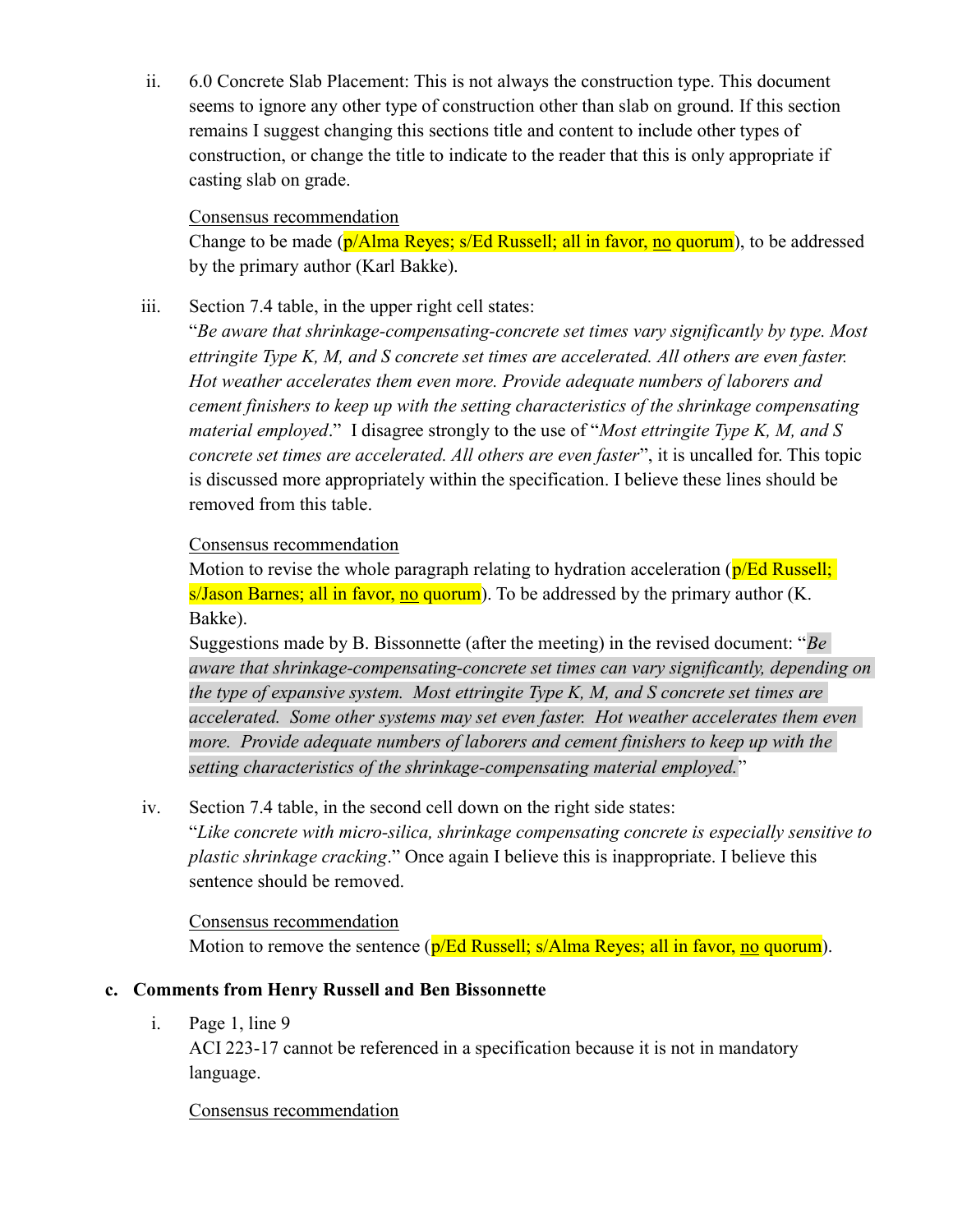Motion to change the text for: " $(...)$  be used as a guideline by the specifier in developing the specifications  $(...)$ " (p/Alma Reyes; s/Ed Russell; all in favor, no quorum).

ii. Page 1, line 22 Is there meant to be a list included?

# Consensus recommendation Motion to remove the whole article F5 (p/Ed Russell; s/Alma Reyes; all in favor, no quorum).

iii. Page 1, line 38

"dry conditions" can mean anything. As a standard test, the curing conditions should be spelled out such as 73°F and 50% relative humidity.

#### Consensus recommendation

Motion to add information on the drying test conditions as follows: "(...), but subsequently measure at 73 °F (23 °C) and 50% R.H. (or other specified controlled temperature and/or R.H. conditions) for additional 21 days to evaluate drying shrinkage;  $(\cdot, \cdot)$ " (p/Alma Reyes; s/Ed Russell; all in favor, no quorum).

iv. Page 2, line 4

Item to be added to the list: - Required air content.

#### Consensus recommendation

Motion to add the following two items: air content, setting time (p/Ed Russell; s/Alma) Reyes; all in favor, no quorum).

v. Page 2, line 19 What does test spec for water content mean?

> Consensus recommendation To be addressed by the primary author (Karl Bakke).

vi. Page 3, line 2 Confusing information, needs to be clarified (to be revised).

Consensus recommendation To be addressed by the primary author (Karl Bakke).

vii. Page 3, line 25

Warning on feeding sequence of the components to avoid balls generation should be mentioned.

# Consensus recommendation

Motion to add the following sentence on the risk of balling: "Feeding sequence of the components should be addressed to avoid generation of balls." (p/Jerry Holland; s/Jason Barnes; all in favor, quorum reached).